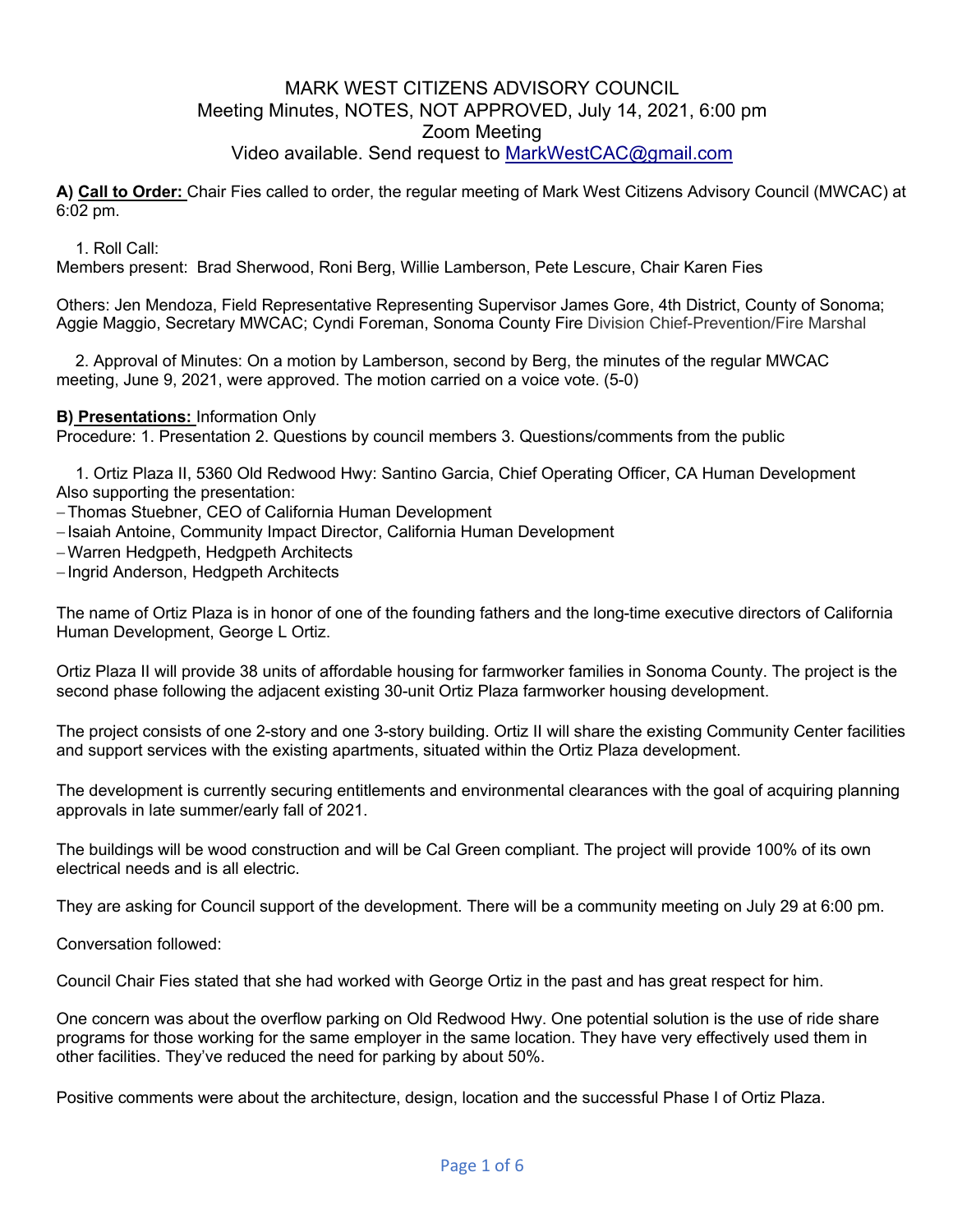# MARK WEST CITIZENS ADVISORY COUNCIL Meeting Minutes, NOTES, NOT APPROVED, July 14, 2021, 6:00 pm Zoom Meeting

## Video available. Send request to MarkWestCAC@gmail.com

Sherwood also asked for their support in making the whole community more walkable. Particularly the bridge over Mark West Creek on Old Redwood. Residents will be using this bridge to get to the shopping center.

All council members expressed full support for the project.

A written copy of the presentation and flyer for the community meeting is attached to these minutes.

2. Wikiup Commons / Former Wikiup Golf Course: Tony Korman, Lead Person representing Jackson Family Korman turned the presentation over to Louisa Morris, Acquisition Specialist, Open Space District and Brad Sherwood, Sonoma Water for an overview of what is planned collectively.

The Ag and Open Space District and Sonoma Water are working on creating a conservation easement and agreement. It is a multiple-step process. Once they have an agreed upon conservation easement with all parties, they can get it appraised with an MAI appraiser (Member, Appraisal Institute) to determine the value. That goes to their fiscal oversight committee for review and approval. Then they can create an offer letter for Kendal Jackson. If the offer is accepted, it goes before the Board of Supervisors for approval.

There is a 35-day CEQA (California Environmental Quality Act) period for acquisition. Then on to escrow and closing.

The current project structure is that Sonoma Water will own the property and Ag and Open Space will retain a conservation easement over the property. They hope to complete this quickly, knowing that there may likely be delays due to emergency situations where the County employees could be switched to disaster service.

In the end, the outcome will be a great blend of fisheries restoration, flood control, recreational trail and water educational programs.

Sonoma Water is very excited about all the educational and garden possibilities, the ground water replenishment programs and wild life passage. They are envisioning a natural wild life preserve, focusing on creek restoration and schools using it for fishery recovery education for kids.

Discussion Points:

When talking about Open Space, the bridge over the creek should be part of the discussion. The Council needs to partner on this property to leverage grant funding for project property improvements.

Community gardens means potentially individual garden plots for community members.

Bottom line: This property is rare and the community is lucky to have it. The Coho recovery program started in this creek. It was the last Coho to be saved and that is why we have a Coho rootstock program up at Warm Springs Damn. Supervisor Gore is excited about getting this done.

The ground water replenishment options on this property are so important because we need to be parking more of the atmospheric river water, in the ground, to percolate throughout the year; to keep tributaries and streams flowing when there isn't enough rainfall. It is part of our drought response plan.

Having the park open to the public is part of the recreation covenant requirement.

Much thanks and appreciation was expressed to all who have been working on this project so far.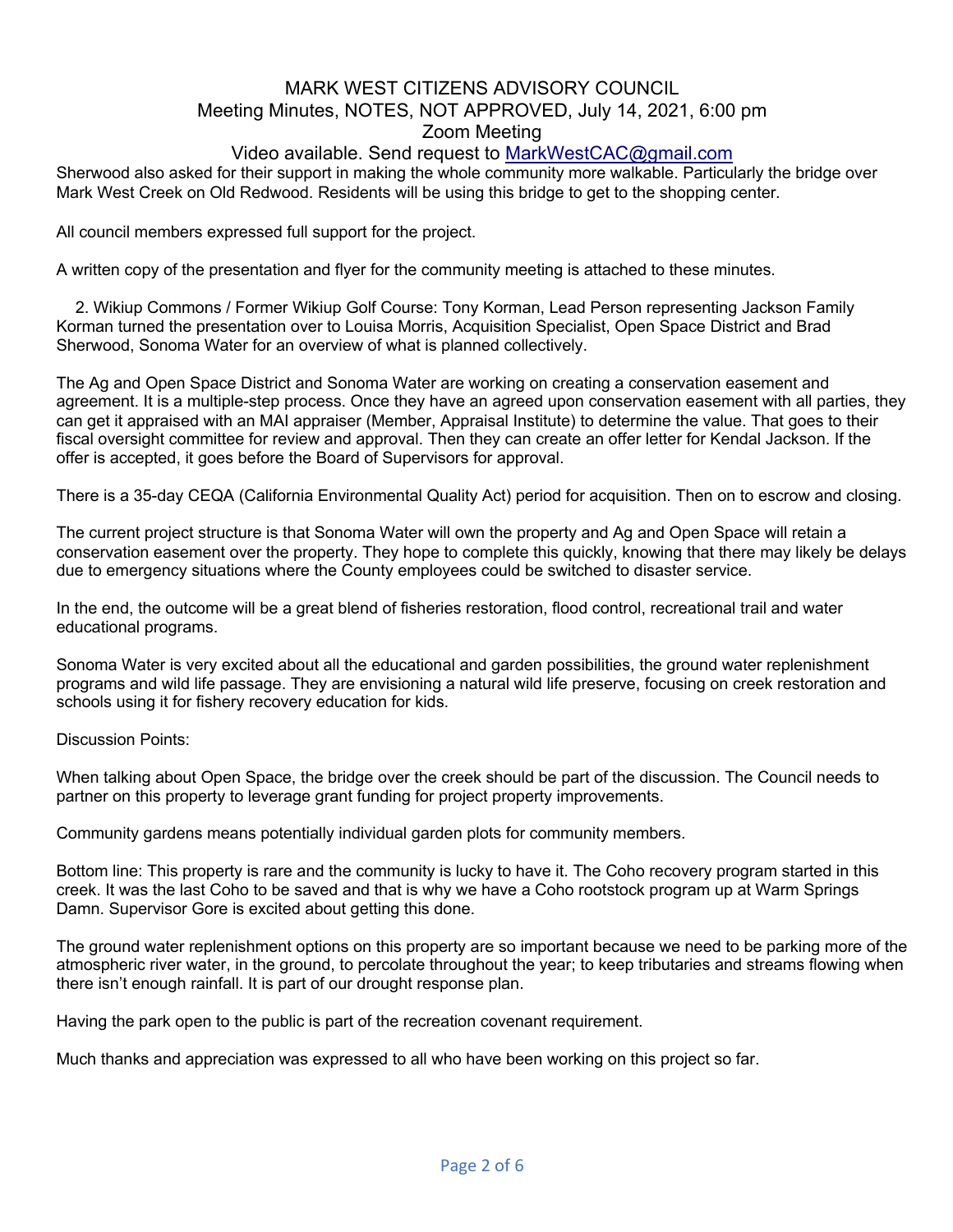### MARK WEST CITIZENS ADVISORY COUNCIL Meeting Minutes, NOTES, NOT APPROVED, July 14, 2021, 6:00 pm Zoom Meeting

## Video available. Send request to MarkWestCAC@gmail.com

3. Community Outreach Specialist for Sonoma County Fire District. Cyndi Foreman introduced Jim Boggeri. Jim is now the face for the community for the Fire District. Cyndi is still here, working with him. Boggeri was with the Marin Fire Department for 34 years. He retired as Fire Captain, last month, due to injury. He is a 25-year Windsor resident.

Larkfield area: Recently consolidated with Forestville. Also increased level of staffing both fire stations including paramedics on the fire engines. They had their first save within a week. It a 16-year-old female volley ball player having cardiac arrest. It was amazing to be able to get a paramedic to her so fast and she was saved.

They are currently working diligently on vegetation management. They are really pressuring property owners to take care of their vegetation. There are multiple fires due to mowing. They will be coming out with a press release telling people not to mow in the heat of the day (only prior to 10:00 am), due to sparks and heat.

Fire season is now. Community members are encouraged to complete the home hardening around their homes and know their evacuation routes.

Direct line to office for public is (707) 892-2441

Foreman added that with the Forestville consolidation there is now a contiguous border all the way to the Russian River. Forestville also has a paramedic on fire engines.

Station 6, up in mountain area, is remodeled and now houses fire fighters during red flag fire situations.

Comments/Questions:

Funding additional resources: They are funded due to re-arrangement of resources. The mountain station comes out of general budget also. All is a result of good budgeting and help from the County.

Fees for mowing later in the day and late in the season: There is discussion about seeking reimbursement from property owners, if it is deemed, thru investigation, that negligence caused a fire. Aircraft alone is \$10,000 per hour.

If people don't create a defensible space; it is negligence. If reported. they will get a notice with a time line. If the fire department needs to, they will hire someone to manage the property and put a lien on the property, to pay for it.

What about riparian corridors? Challenging, due to so many restrictions. Foreman recommends people reach out to the Fire Department concerning any particular area (file it as a weed complaint). They will work with Fish and Game, HOAs, the County, etc. to decide how to handle individual situations.

4. Wilshire-Crystal-Heights Neighborhood Fire Risk Reduction Grant:

Ann DuBay, Community & Government Affairs Manager, Sonoma Water, lifelong Mark West Springs Resident

A presentation about how her neighborhood applied for and received a grant through the vegetation management money that the County released. It was part of the PG&E settlement funds.

This neighborhood is in the hills off of Riebli Road, a combination of public and private roads. They applied for and received a grant to remove the overgrown vegetation within 15 to 20 feet of the pavement on both sides of the public and private roads. Goal: create a safer exit from the area, create a safer emergency egress, reduce roadside fire risk and to widen existing fire break.

Total project budget: appr. \$115,000 with a match of \$8,550 from the neighborhood and the county roads department.

Details are in the presentation which will be attached to the minutes of this meeting.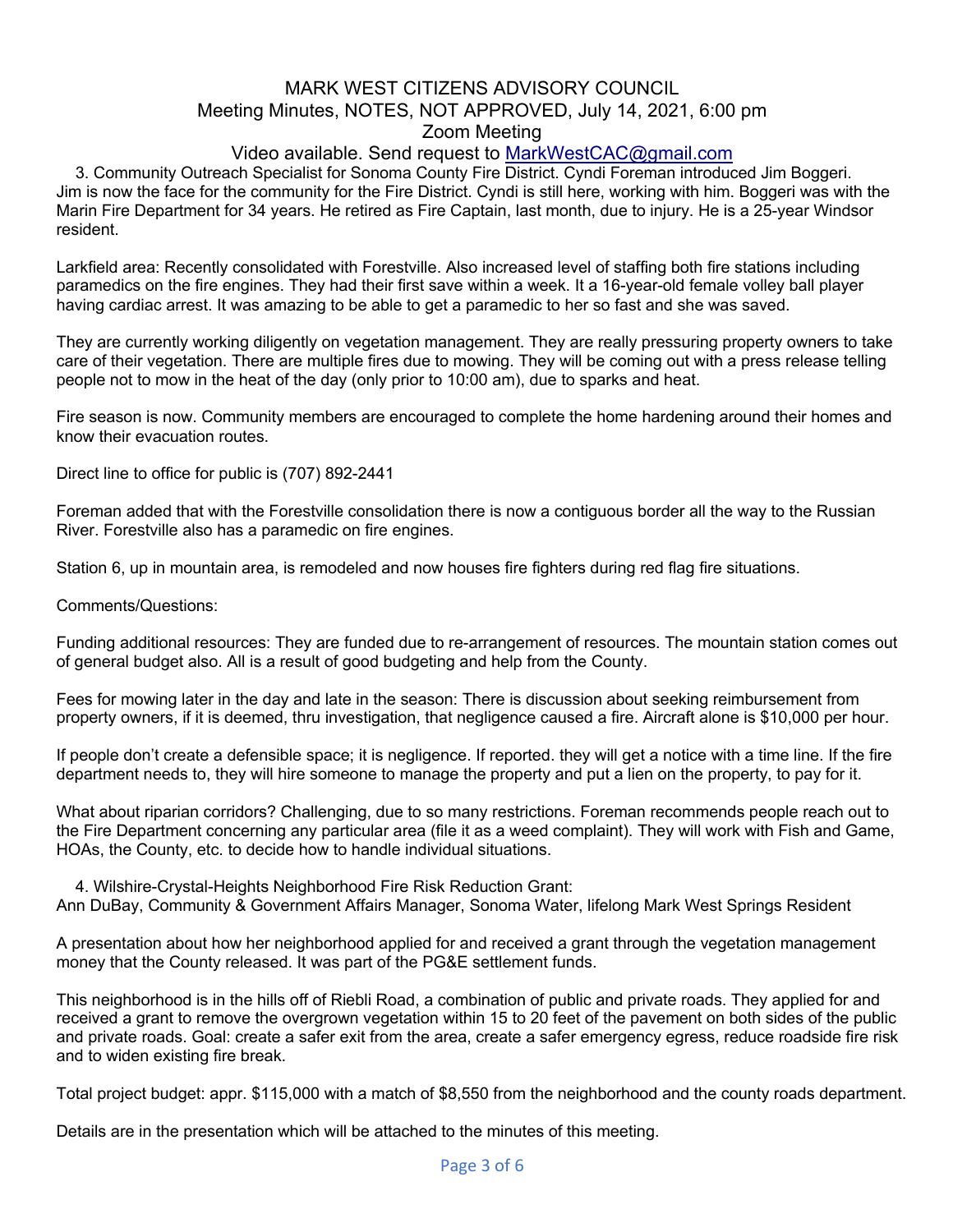### MARK WEST CITIZENS ADVISORY COUNCIL Meeting Minutes, NOTES, NOT APPROVED, July 14, 2021, 6:00 pm Zoom Meeting Video available. Send request to MarkWestCAC@gmail.com

Comments/Questions:

The public roads up there will not be repaved. Wilshire held up pretty well.

They used the Wilshire Heights Mutual Water District to be their required fiscal sponsor to apply for the grant.

There was an in-kind match. They calculated how much neighbors worked. The County Transportation and Public Works, supported the grant with a letter and work, providing a flag crew and waiving a normal fee. Total about \$8,000.

The Council thanked and congratulated DuBay, stating that hers is one of very few to receive a PG&E grant. What happens in the hills definitely affects the flat land.

Some property owners on the south side of Mark West Springs Road, before Riebli Rd. expressed interest in partnering with some entity, somehow, to apply for grants in the future.

Adjustment to Agenda: Jump to F2.

1. Update on Cal Am Water in Larkfield, Margaret DiGenova, Superintendent of Operations, Cal Am Water: Larkfield is currently in stage 1 of voluntary water conservation. Suggested watering schedule: Odd Addresses – Tuesday, Thursday & Saturday. Even addresses – Wednesday, Friday & Sunday. No watering on Monday.

Upcoming public meeting (virtual) – August 5 at 5:00 pm, to review Stage 2 of our Drought Contingency Plan.

Local office will re-open to the public on Thursday, August 5. Hours are 8:30 am to 4:00 pm (closed: noon – 1:00 pm). The local office can be reached at (707) 542-8329, ext. 0, during business hours. There is a link on the website for reporting water waste. The website is CaliforniaAmWater.com. The link is under "Conservation".

Stage 2 is more formalized. It allows repeated water wasters to be fined. The goal is to help and educate people. Fines are the last resort. More info at the meeting.

As a whole, everyone has been doing quite well. This area has a 17% reduction. Aiming for about 20%.

#### Comments/Questions

The 20% goal is an overall area goal, not for individuals or households.

A basic benchmark for water usage does exist, 55 gallons per person per day. It is not a rule, just something to shoot for. Not counting things like watering the lawn. Main thing is look at the graph of last year. In the summertime, most bills go up very high. A goal would be to try to lower that to match your winter bills.

New Rebates: Very limited cash for grass coming soon. Probably in next two or three weeks, along with others. Call the office; get a virtual house call. Someone will guide you with what kind of fixtures are in your house.

Sonoma Marin water saving partnership has buckets of conservation items to hand out. Cal Am also has them.

#### **C) Presentations of Referrals from Permit Sonoma:** ACTION ITEM

Consideration of proposed projects will proceed as follows: 1. Presentation by project applicant 2. Questions by Councilmembers 3. Questions and comments from the public 4. Response by applicant, if required 5. Comments by Council members 6. Resolution, ACTION, if indicated. None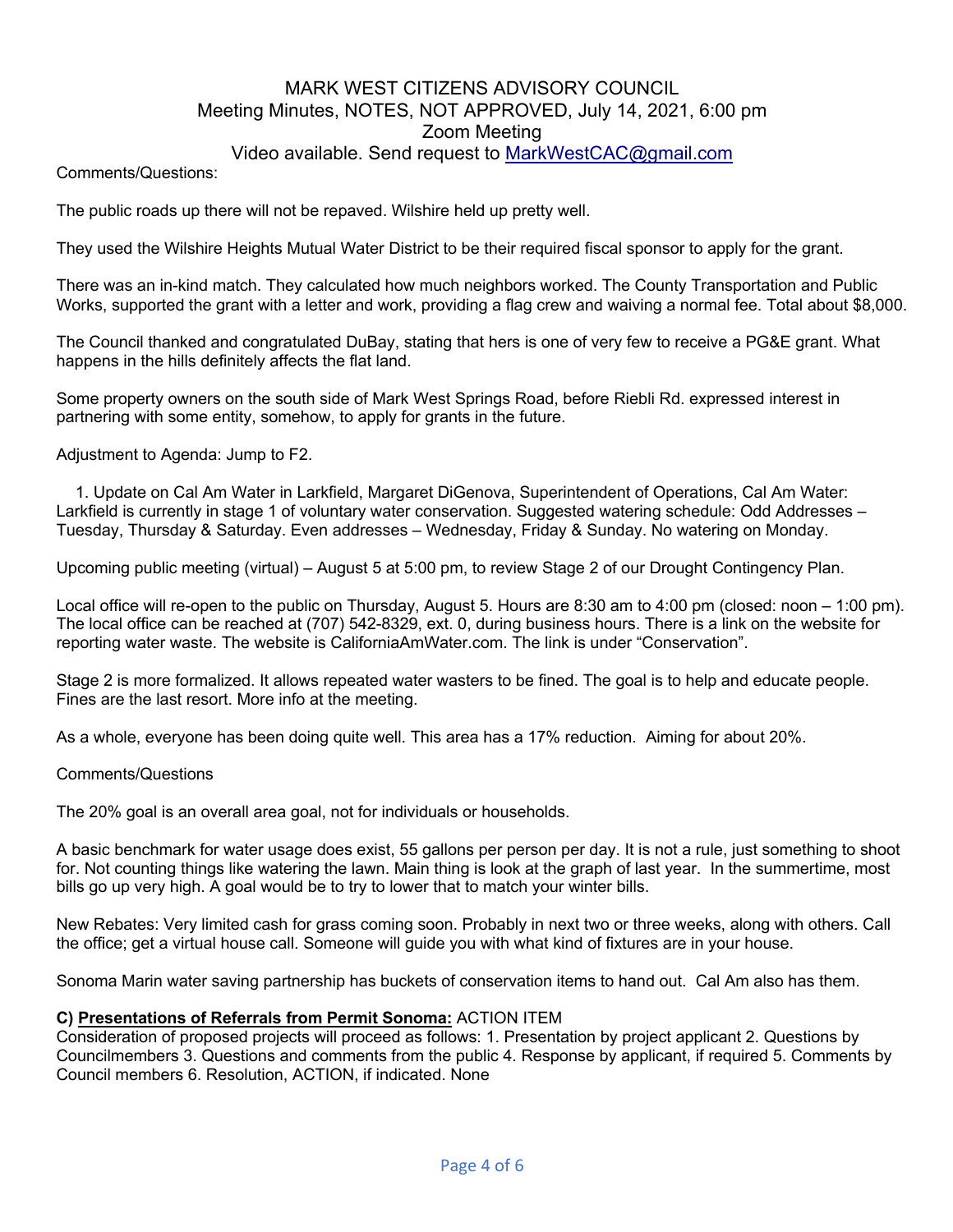## MARK WEST CITIZENS ADVISORY COUNCIL Meeting Minutes, NOTES, NOT APPROVED, July 14, 2021, 6:00 pm Zoom Meeting Video available. Send request to MarkWestCAC@gmail.com

### **D) Public Comments on Non-Agenda Items:** None

### **E) Subcommittee Reports & Discussions:** ACTION ITEM

1. Neighborhood Improvement Funding Program (NIFP): (Berg/Lescure)

-Received a large application from Mark West Village. They will present in August.

-Berg and Council Chair Fies are working on the Community Soils application.

-Larkfield Resilience received a reimbursement check for \$24,000. The remaining \$7,026.12 is coming soon.

2. Rebuild/ Fire Mitigation Subcommittee (Sherwood\/Fies)

-Council Chair Fies and Mark West School Superintendent Ron Calloway are meeting with TPW about the Mark West sidewalks.

-There are conversations about having ribbon cuttings for that, and on all the repaving projects.

-Johannes Hoevertsz, TPW, is talking about some type of remembrance event on the anniversary of the Tubbs fire remembering lives lost, celebrating accomplishments and thanking community and organizations that helped rebuild. -Also looking at a banner for the sidewalks. Berg is working on creating that.

3. Community Services District (CSD) (Sherwood/Lamberson)

While collecting emails for neighborhood watch program Lamberson has been asking about a pedestrian bridge over the creek to the shopping center. Everyone is all for it. Need to support Sonoma Water in this endeavor.

4. Wikiup Open Space (Lamberson/Berg)

-Going to keep meeting and learning about the process.

-Supporting Sonoma Water and excited about Ag and Open Space project.

-Main thing is to keep the public informed.

5. Sonoma County General Plan for Mark West Area (Lescure/Lamberson).

Need to get ahold of Permit Sonoma for their schedule of workshops or townhalls. With the work that Lescure has been doing all along, they can enlighten the County about Mark West area. There will not be a specific plan for the Mark West area as there is a limited budget but they can at least make Mark West area needs known and direct the policies within the general plan.

Lescure announced the Mark West Chamber Community Event: See H.1.

#### **F) Pending Items:** Updates when available

- 1. Wikiup Commons: Question: Drop this item. No longer necessary. Open Space subcommittee fulfills this need.
- 2. Utilities & Water: See presentation above: F. 2.
- 3. Speed limits on Mark West Springs Road and Old Redwood Hwy. None
- 4. "HAWK" light in front of Larkfield Shopping Center: Mendoza reported: Still working on an easement agreement.
- 5. List of unmet needs projects for Larkfield/Mark West/Wikiup: Pending further discussion
- 6. Supervisorial Districts Redistricting: Lamberson: Main thing is to keep our area under one supervisor only.

#### **G) Correspondence:** Information Only

#### **H) Council Member Announcements and Disclosures:** Information Only

1. The Mark West Chamber will be having their Community Fair at LBC September 22. Event Planner Samantha Paul has volunteered her services. It will be held outside.

2. Beth Henry is now Executive Director of Windsor Chamber. This Council is looking for an Outreach Coordinator.